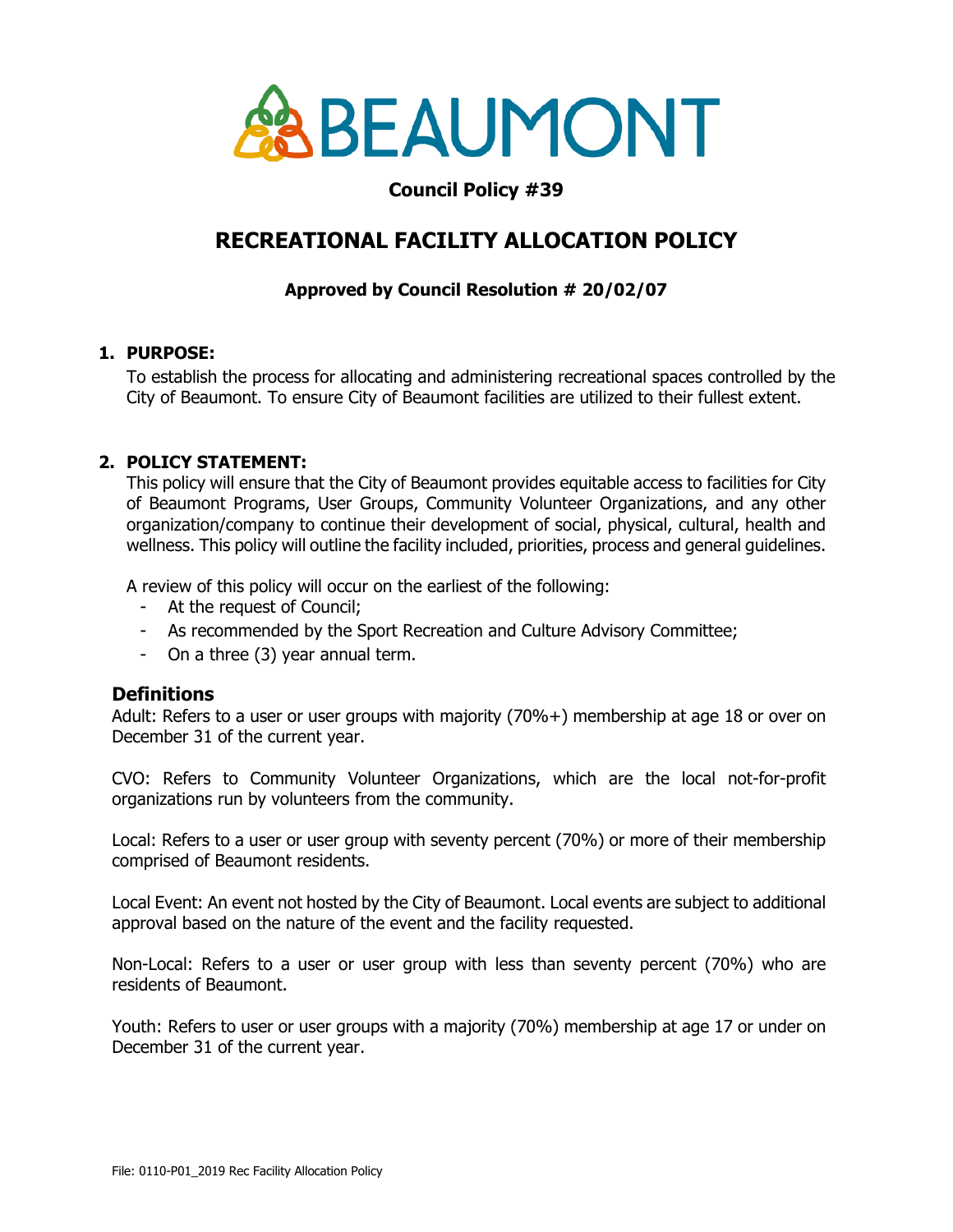#### **3. SCOPE/APPLICATION:**

This policy applies to any one person or group that will be booking facility spaces on a seasonal or annual basis.

### **Facilities included in this policy:**

#### Beaumont Sport and Recreation Centre

- Ice
- Pool
- Fieldhouse
- Gymnasium
- Multipurpose rooms

#### Ken Nichol Regional Recreation Centre

- Ice
- Off season dry ice pad
- Multipurpose room

#### Beaumont Community Centre

- Halls
- Multipurpose rooms

#### Beaumont Sport Fields

- Ball Diamonds
- Soccer fields
- Football fields

## **Priorities:**

Scheduling the use and access to the City of Beaumont facilities will be done according to the following priorities:

City of Beaumont Events & Programs Local Public Events Local Minor Non-Profit & Local Schools, Church Youth Group Local Adult Non-Profit & Churches Local Minor (For profit) Local Adult (For profit) Non-Local Minor (For profit or not for profit) Non-Local Adult (For profit or not for profit)

In the event of a conflict with the above priorities, the following information will be used. If the conflict has both user groups as equals, the user group with the greatest membership/total number of registered participants will receive the booking. User groups who wish to appeal the outcome of the allocation process may make a written submission outlining their group's concerns to the Director of Community Services.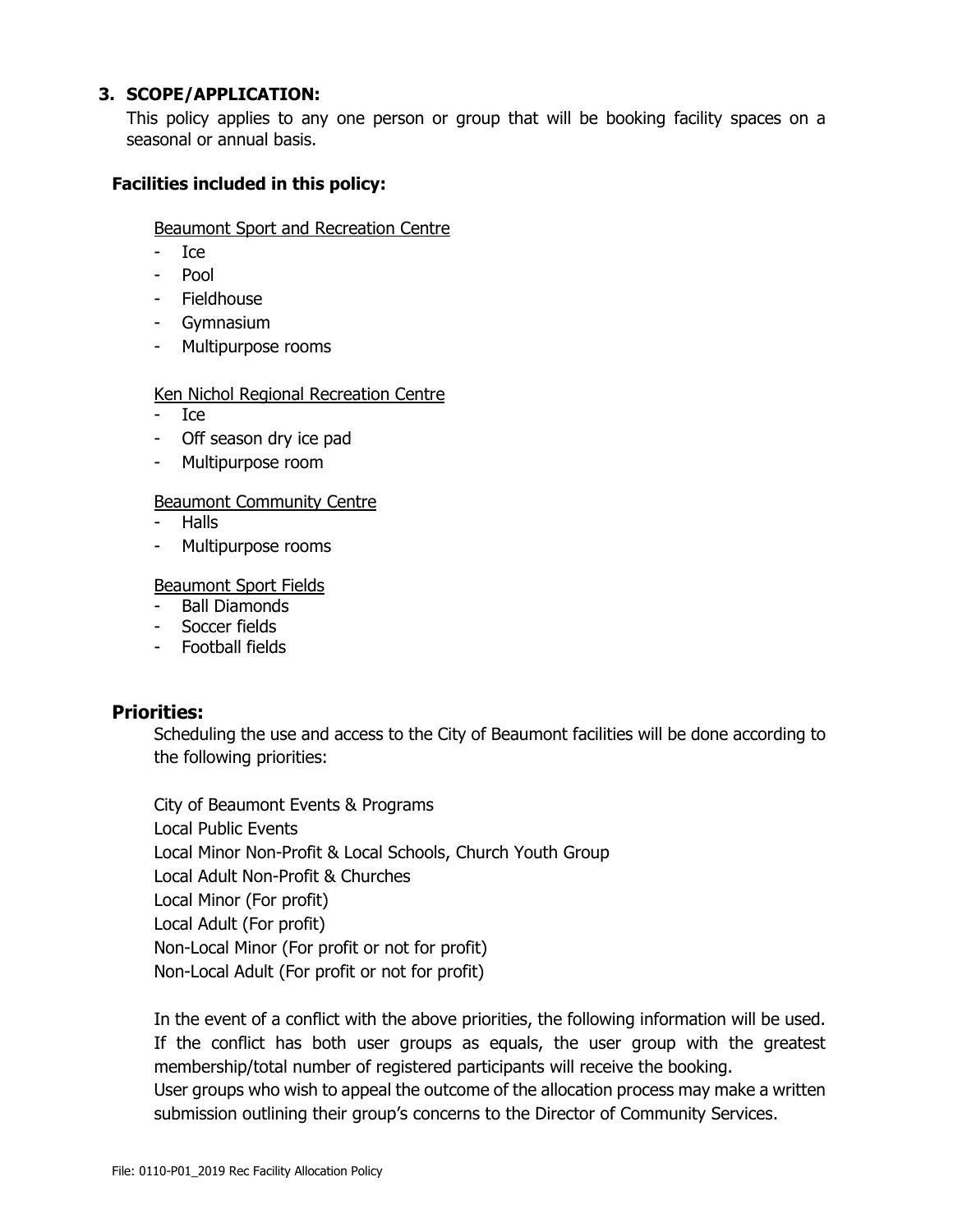Historical bookings - Previous year's usage at City of Beaumont facilities will be used; cancelled or unused bookings will not be included in this number.

Registration numbers – Groups may submit previous season's registration numbers.

## **Process:**

City of Beaumont Booking Clerk will notify groups of annual and seasonal timelines for allocation requests.

Allocation requests will be staggered for separate areas (ice, pool, multipurpose rooms, etc).

The booking clerk will provide annual rental contract including schedule for each user group with terms and conditions. All groups must have rental contract and terms and conditions signed and returned prior to their season start.

Allocation for the winter season (September  $1 -$  April 30) will be completed by June annually.

Allocation for the summer season (May  $1 -$  August 31) will be completed by February annually.

Allocation for the Sport Fields (May 15 – September 30) will be completed by March annually. Dates are subject to change based on weather.

All (non-local) events requesting time in advance of Allocation timelines will need to be confirmed with local minor non-profit and local adult non-profit groups prior to when a special event booking is made. Subject to Director Approval.

# **General Guidelines:**

- User groups and Community Volunteer Organizations will be required to provide registration numbers and residency percentage of their members.
- Request for special events are to be submitted with annual allocation request.
- All groups are responsible for SOCAN and Re:SOUND fees for their activities.
- All groups are required to provide liability insurance naming City of Beaumont as additional insured.
- Rental fees will be approved annually by Council according to the FEES and CHARGES Bylaw.
- Cancellation of allocated sport space must be done 14 days in advance. Less than 14 days' notice will result in full charges if the City cannot rent the space.
- Cancellations by the City will not result in the User Group being charged. The City will rebook the affected User Group(s) in as soon as possible. If a mutual date and time cannot be met within the same month, the User Group will be credited the amount of the booking(s) on the following monthly invoice.
- The City will inform all user groups as soon as possible of any cancellations. Due to the nature of some cancellations, the above timelines may not be able to be maintained.